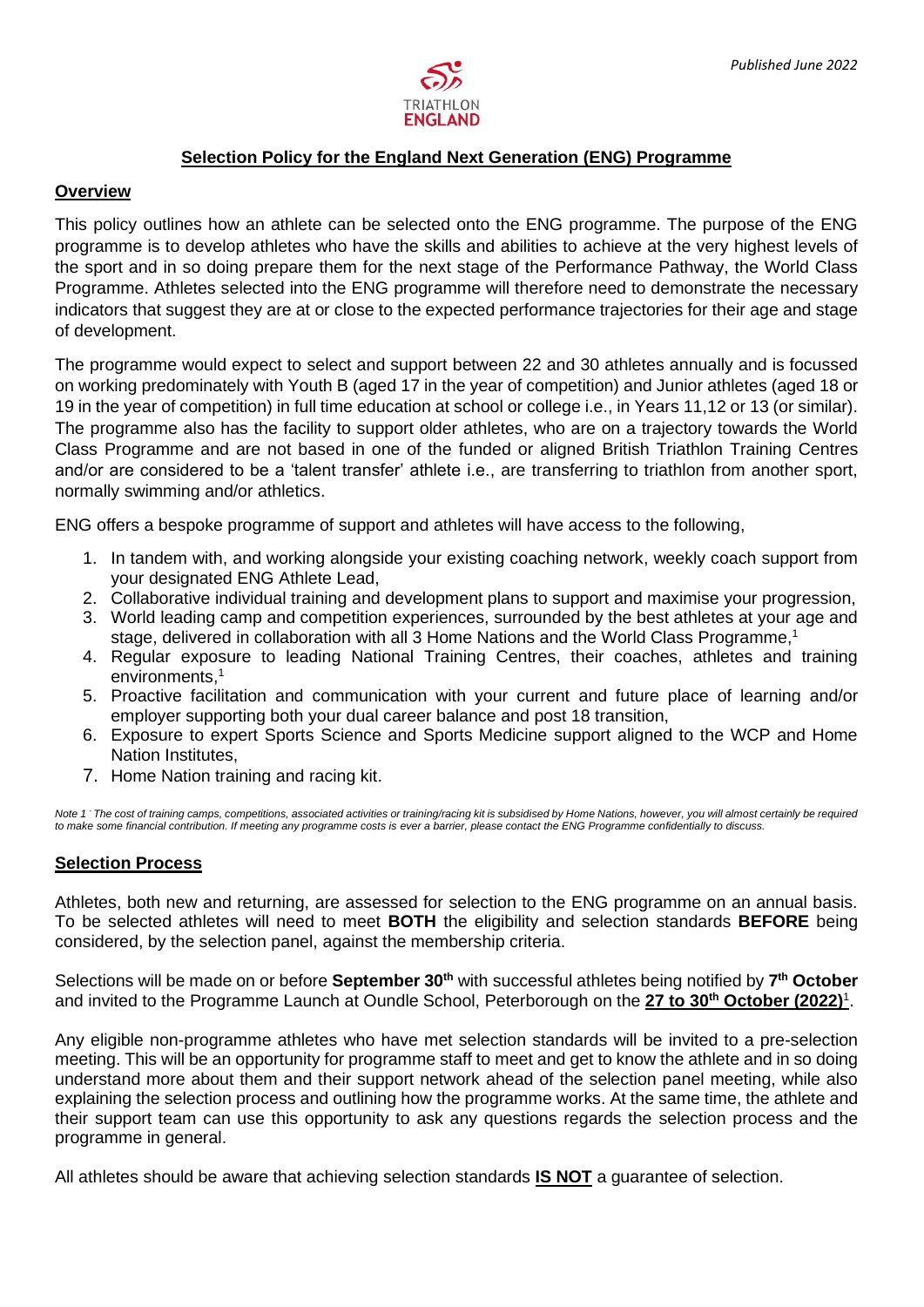# **Section 1. Eligibility**

- 1.1 To be eligible for selection to the ENG programme athletes must:
	- a) Be a member in good standing of Triathlon England i.e., not subject to any form of sanction, suspension or ongoing disciplinary procedure,
	- b) Be a Youth  $B<sup>1</sup>$  or Junior athlete in the following year of competition AND in full time education i.e., Years 11,12 or 13 at school or college (or similar e.g., apprenticeship or traineeship) OR not be based at a National Training Centre<sup>1</sup>,
	- c) If already competing in the sport have a strong and positive record of engagement in English pathway activity e.g.,
		- i. Be a member of a Regional Academy (youth and junior athletes only),
		- ii. Compete in and/or attend key events e.g., British Super Series events, the PA's (Performance Assessments) and IRD's (Intelligent Race Days).

*Note 1 – in exceptional circumstances an athlete who is a Youth A or is resident at a Training Centre in the following season may be selected.* 

# **Section 2. Selection Standards**

# 2.1 **ENG selection criteria for Youth and Junior athletes who already compete in the sport<sup>1</sup>** ,

Selection at this age to the programme will be **entirely at the discretion** of the selection panel and athletes will be required to achieve the following standards which are split into 2 sections,

**A standard** – athletes will need to achieve any of the listed criteria **ONCE** only,

**B standard** - athletes will need to achieve any of the listed criteria **MORE** than once.

*Note 1 - this section applies to athletes who are NOT presently ENG members, such athletes should refer to 'Existing ENG Athletes' below*

# **A standard**

- 1. Been selected into the 2022 World or European Junior Championship teams,
- 2. Qualified for the 'A' Final in the 2022 European Youth Championship,
- 3. Achieved a Top 2 overall in any 2022 British Super Series Triathlon or World or European Junior Championship trial race, 1
- 4. Winner of either the 2022 North or South Aquathlon.

# **B standard**

- 1. Achieved a top 8 overall in the 2022 European or World Junior or European Youth Championship trial race<sup>1</sup>,
- 2. Achieved a top 6 overall in a 2022 British Super Series event<sup>1</sup>,
- 3. Achieved a top 5 overall in the 2022 British Super Series final rankings (Youth B)
- 4. Achieved a top 5 overall in the 2022 British Super Series final rankings (Youth A)
- 5. Achieved a top 7 overall in the 'B' final at the 2022 European Youth Championship,
- 6. Achieved a top 3 overall at the 2022 School Games,
- 7. A member of a top 2 (youth and junior) team at the 2022 British Mixed Relay Championships<sup>2</sup>
- 8. A member of the winning relay team at the 2022 School Games<sup>2</sup>

*Note 1 - in a mixed junior/senior British Super Series race it is the first 3 juniors (excluding seniors). Youth B's, however, will be considered within the Youth race OR the Junior race they are competing in. They WILL NOT be considered as a separate age group. In ALL British events results will be considered as overall within the junior or youth race – this WILL include athletes from Scotland and Wales or any other nation.* 

*Note 2 - athletes with a relay result must also achieve at least one individual B standard performance.*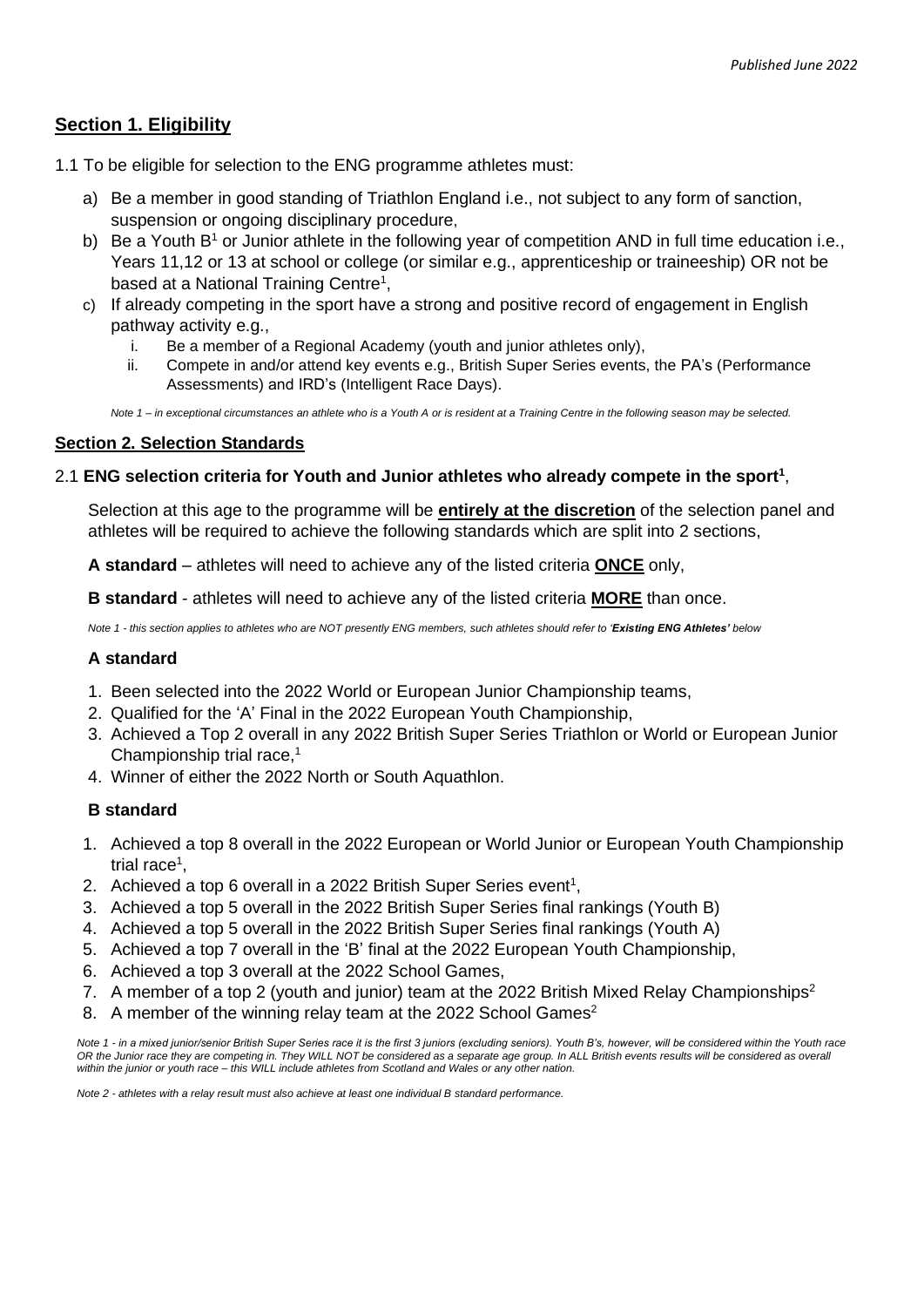# **Existing ENG Athletes**

Existing athletes must meet at least **ONE** A or B standard **AND** have clear evidence of working towards and/or achieving any set targets **AND** engaging with the programme e.g., regular communication with ENG Athlete Lead and camp attendance.

2.2 **ENG Selection criteria for older athletes** (not youth or junior) **already competing in the sport** (and not resident at a National Training centre)

Selection at this age to the programme will be **entirely at the discretion** of the selection panel, however, athletes would normally be expected to have achieved one or more of the following and in so doing clearly demonstrate they are on a trajectory towards the World Class Programme,

- 1. A member of the 2021 or 2022 European or World Junior Championship Team,
- 2. A member of a 2021 or 2022 U23 European or World Championship Team *(1st 2 years in age group)* OR achieved a Top 8 in the 2021or 2022 European U23 or a top 15 in the World U23 Championships *(2nd 2 years in age group)*,
- 3. Achieved a Top 6 (1<sup>st</sup> 2 years in U23 age group) OR Top 3 (older) in a 2022 British Super Series race *(overall including all age groups and nationalities),*
- 4. Achieved a Top 16 (1<sup>st</sup> 2 years in U23 age group) OR Top 8 in a 2021 or 2022 Continental Cup,
- 5. Achieved a Top 20 in a 2021 or 2022 World Cup.

## 2.3 **ENG Selection for talent transfer athletes** (those who are new to the sport)

Selection at this stage is **entirely at the discretion** of the selection panel, however, athletes would normally be expected to have achieved the following,

1. Have a total swim and run points score of 350 on the British Triathlon calculator found [here](https://www.britishtriathlon.org/gb-teams/talent/talent-identification) with a score in their strongest discipline of over 185<sup>1</sup>,

Athletes applying at this point will need to apply in writing to the programme via [katieparrish@britishtriathlon.org](mailto:katieparrish@britishtriathlon.org) by **September 9 th 2022** and use verified swim and run times e.g., they appear on the British Swimming (ASA personal best) or British Athletics (Power of Ten) databases.

*Note 1 - The online point calculator works to age 19 only, athletes aged 20 and over who meet point 2.3.1 and score 350+ and 185+ points may still apply in writing and the panel will assess their times against criteria for their age/stage.* 

# **Section 3. Membership Criteria**

- 3.1 In determining if an athlete who has evidenced eligibility and selection standards should be selected into the ENG programme the panel will consider the following membership criteria,
	- 1. Which standard of criteria that the athlete has met, how many times they have met it and the quality of the field in the event(s) where the standards were met,
	- 2. The athlete's single discipline abilities and in particular and if age relevant their swim/run point score,
	- 3. The age and stage of development of the athlete e.g.,
	- i. Their training age (the amount of endurance training undertaken),
	- ii. Their physical age (level of physical maturity),
	- iii. Their relative age (month of birth),
	- iv. Their triathlon age (the amount of time in the sport),
	- 4. The athlete's commitment to their continued development in line with the BTF Athlete Development Framework (ADF),
	- 5. The athlete's potential to contribute positively to the programme,